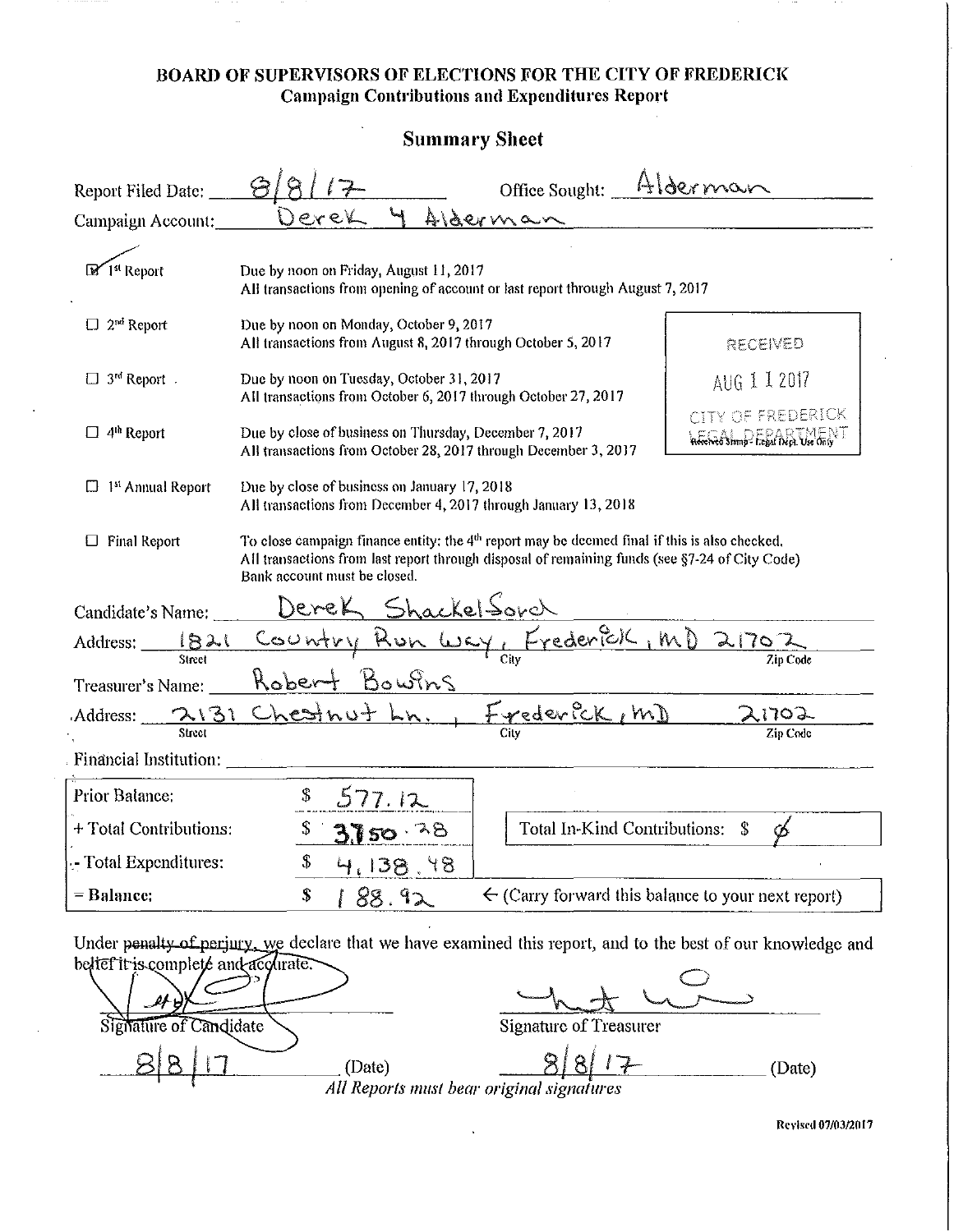Page 2 of 6<br>Report Number 1

## **Contributions**<br>(Do Not Include In-Kind)

Campaign Account: <u>DeveK 4 Alderman</u>

| Date<br><b>Received</b> | <b>Name and Address of Contributor</b>                                       | <b>Contribution Amount</b> |
|-------------------------|------------------------------------------------------------------------------|----------------------------|
| 421/17                  | Kate Nash<br>207 meadowdale hn<br>Frederfck (m) 21702                        | 525.00                     |
| 4 21 17                 | Joyce Smallwood<br>nio Carrigal way<br>Frederfok, mD 21702                   | 3250.00                    |
| $\frac{1}{2}$           | John Thomas<br>GUG AGAYN 8223<br>New market, md 21774                        | 5100.000                   |
| 4 21 17                 | Eva Ellis<br>604 marble wing Ct<br>Frederick (m) 21703                       | 5100.00                    |
| 4 x                     | Audrey Ell?S<br>1201 traple Terrance hn, Apt. 306<br>Brouv3L9ck(m) 2.1716    | 5100.00                    |
| 421 17                  | Cavol Antonicuscz<br>8207 Gambrill Park Rd<br>Fredewock <sub>1</sub> MO 2102 | $\sin \infty$              |
| $4 x $ 17               | Kartie Nash<br>207 meadowdale hm<br>Frederick, m) 21702                      | 550.000                    |
| 421/7                   | Dale Preynolds<br>Hofalvulew Ave.<br>Frederick, vnD 21701                    | 325.00                     |
| 42117                   | Diane Ford<br>5509 Bootjack Dr.<br>Frederfox, mp 21702                       | \$1000.00                  |
| $4)$ 21 17              | Dialon Goodman<br>9809 Vista Alage Ct.<br>IJamsville, mp 21754               | 4200.00                    |
| 5 25 17                 | Hootch and Banter<br>$49S.$ married $54.$<br>21701<br>Frederfck, mD          | 5200.00                    |
| 4/25/7                  | michael Sowell<br>5603 Kara Cir.<br>FrederPOK, M) 21703                      | 325.00                     |
|                         | <b>TOTALS THIS PAGE</b>                                                      | 52175.00                   |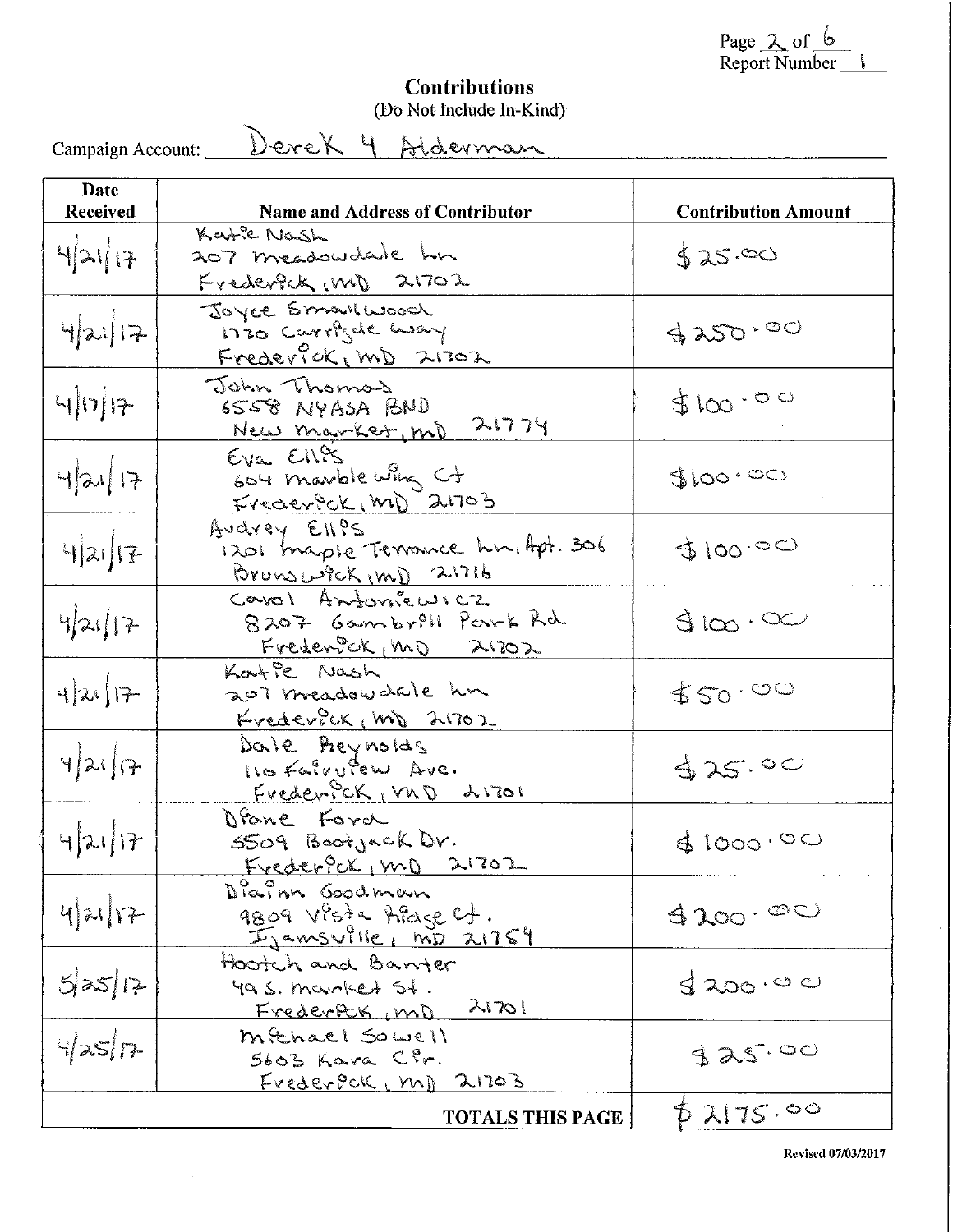Page 3 of 6<br>Report Number

# **Contributions**<br>(Do Not Include In-Kind)

 $\ddot{\bullet}$ 

| Campaign Account: | Derek 4 Alderman                                                                   |                            |
|-------------------|------------------------------------------------------------------------------------|----------------------------|
| Date<br>Received  | <b>Name and Address of Contributor</b>                                             | <b>Contribution Amount</b> |
| 54 17             | Friends of Stephen Starter<br>$the$ 408 $\epsilon$ im $St.$<br>Frederick, mp 21705 | 3250.00                    |
| 6 22 17           | Rose Chaney<br>65. Pendleton Ct.<br>$FrederSCK_1MD$ $21703$                        | 920.00                     |
| 6 26 7            | Jessvey Jenkins<br>20923 Big Woods Rd<br>Dickerson, MD 20842                       | \$150.00                   |
| 7717              | May pa) - online Acct.<br>Verification                                             | 184                        |
| $7\pi/17$         | Pay Pal - online Acct.<br>VerPSPeatfon                                             | .104                       |
| 7 13 17           | Deloves shackelford<br>8518 Inspiration Ave<br>Walkersuille, m) 21793              | 9400.00                    |
| 7 13 17           | William Graham<br>303 Troon Circle<br>mt. APry, MD 21771                           | 5100.00                    |
| 627 17            | Susan Reeder Jessee<br>$sej58Q$ comast.net                                         | 325.00                     |
| 7817              | margaret Nusbaum<br>BOR Shawnee Dr.<br>Freder PCK, mp 21701                        | $5100 \cdot 80$            |
| 6 30 7            | Edward Burell<br>$b$ urrell. edward 1228 $\bigcirc$ gmail.com                      | 325.00                     |
| 7/24)17           | Derek Shackelforch<br>1821 Country Run way<br>Frederful inni 21902                 | 3375.00                    |
| 7917              | maxLife, hLC<br>6230 Aninier Dr.<br>$FrederfcK, [m]$ 21703                         | \$100.00                   |
|                   | <b>TOTALS THIS PAGE</b>                                                            | 51,575.28                  |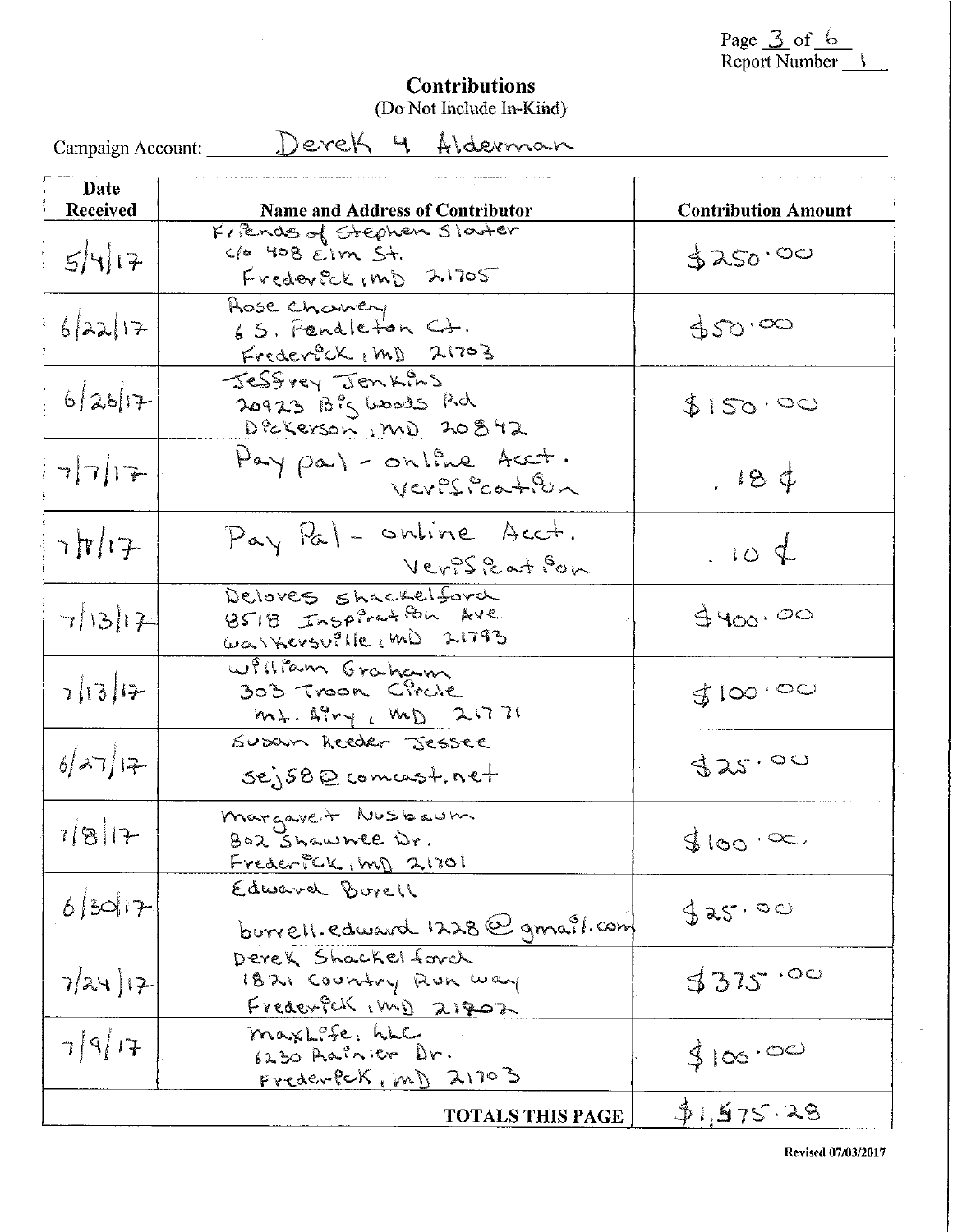Page 4 of 6<br>Report Number 1

 $\frac{1}{2}$ 

### Expenditures

Campaign Account: <u>Devek 4 Alderman</u>

| <b>Date</b>             | <b>Name and Address of Payee</b>                                        | <b>Nature of Expenditure</b>                     | <b>Amount</b>      |
|-------------------------|-------------------------------------------------------------------------|--------------------------------------------------|--------------------|
| 3 2 17                  | CPHY Design<br>Frechersck, MD                                           | website & ossie<br>$S\nu\rho\rho$ lies           | 4399.50            |
| 4 15 17                 | Angela Spencer<br>Frederick, m)                                         | Campaign Annockement<br>Event, Food, L- Supplies | 4175.00            |
| 5 x 12                  | MIT Bank<br>Frederick (M)                                               | Service See                                      | 31.00              |
| 5 26 17                 | Devek Shackelford<br>1821 Country Aun Way<br><u>Frederfok, mD</u> 21702 | meeting Dinner                                   | $\frac{1}{2}94.76$ |
| 6/7/17                  | ErederPCK, MD                                                           |                                                  | 3778.25            |
| 6/8 17                  | Frederick Co. Democratic                                                | AD + 3 tickets                                   | \$245.00           |
| 6/12/12                 | manyland Democratic Party                                               | Voter Sile -<br>Frederick                        | 4300.00            |
| 6/13/17                 | Staples<br>go gisnowden Airer Parkway<br>Columba, MD 21046              | mailles Address<br>Stamp                         | 633.91             |
| 6 44 7                  | $USPS$ Kiosk<br>Columbian (M)                                           | Stamps                                           | 329.40             |
| 6 28 14                 | Triple Crown USA Inc<br>Jefferson, MD 21755                             | Tee shirts                                       | 5501.38            |
| 7/7/17                  | May part                                                                | Service Expense<br>Verisianon                    | .384               |
| 7/17/17                 | $C^2 + y$ Design<br>FvederBr(M)                                         | Fans & Yard Signs                                | \$785.50           |
| <b>TOTALS THIS PAGE</b> |                                                                         |                                                  | \$3343.98          |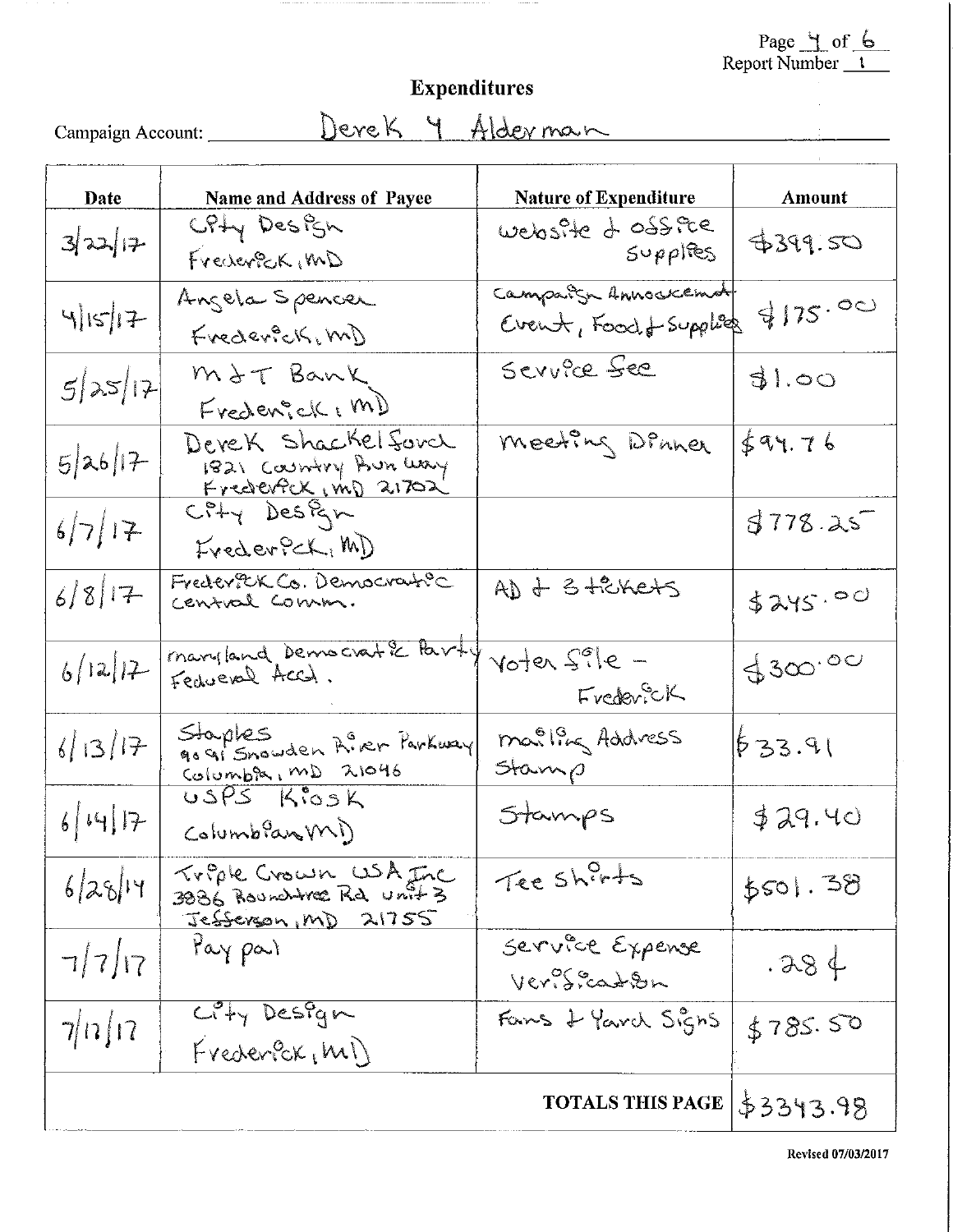Page <u>5</u> of <u>6</u><br>Report Number

### Expenditures

Campaign Account:

Derek 4 Alderman

| Date    | Name and Address of Payee                    | Nature of Expenditure   | <b>Amount</b> |
|---------|----------------------------------------------|-------------------------|---------------|
| 7 26 17 | $C^{\rho}f_{\gamma}$ Design<br>Frederick (MD | Hand Fans               | 5262.50       |
|         | CPHY Design<br>Frederick, M)                 | Brochures and           | \$532.00      |
|         |                                              |                         |               |
|         |                                              |                         |               |
|         |                                              |                         |               |
|         |                                              |                         |               |
|         |                                              |                         |               |
|         |                                              |                         |               |
|         |                                              |                         |               |
|         |                                              |                         |               |
|         |                                              |                         |               |
|         |                                              |                         |               |
|         |                                              | <b>TOTALS THIS PAGE</b> | 5794.50       |

 $\label{eq:2} \frac{d\mathbf{r}}{d\mathbf{r}} = \frac{1}{2\pi\epsilon_0^2} \mathbf{r}$